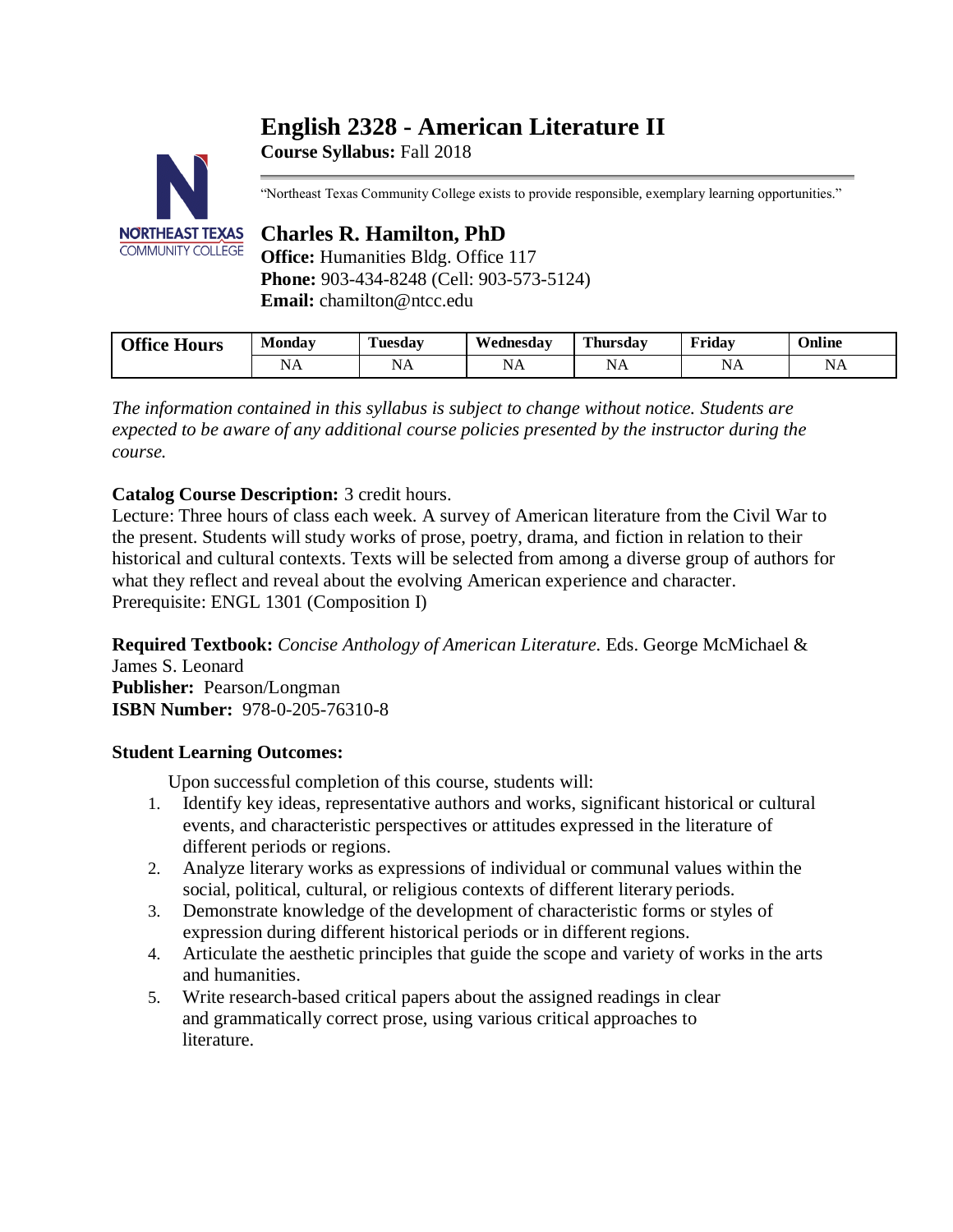#### **Lectures & Discussions:**

Short lectures combined with in-depth discussions are what drive this course. In the case of this online class, discussions are carried on each week through the class Discussion Board. Students are expected to complete reading assignments before responding, and actively participate in the discussion of those readings.

## **Discussion Board Posts**

In order to facilitate active discussion, students are required to make at least three substantive posts each week – at least one initial post and two responses to the posts of other students – from information found within the reading assignment for that week. These posts are simply informal statements or questions that are used to generate discussion. These posts will be added together and will be part of the Discussion/Participation grade. Be sure to follow the Discussion Rubric. (6 weeks @100 pts. per week)

#### **Reflection Papers**

Following weekly discussions, you will be asked to write a short reflection paper of 200- 300 words on one of the topics of interest to you that we have discussed that week. Be sure to follow the Reflection Rubric. (5 weeks  $\omega$  100 pts. per week)

#### **Evaluation/Grading Policy:**

Course grades will be based on a short research paper, a longer research paper, and class discussion/participation/reflection papers.

| <b>Total Points Available</b>           | 1500 pts.  |
|-----------------------------------------|------------|
| Reflection Papers $-5@100$ pts.         | 500 pts.   |
| Discussions/Participation $-6@100$ pts. | $600$ pts. |
| Research Paper II (5-7 pages)           | $200$ pts  |
| Research Paper I (4-5 pages)            | 200 pts.   |

#### **Late Assignments**

- Students must submit discussion board postings during the time frame indicated in the assignment rubric. Discussion board submissions will not be accepted for credit after the deadline.
- Students needing extra time may submit assignments, excluding discussion board postings, up to one week after the assignment due date. Students who submit work up to one week late will receive a penalty of 10 percent applied to the grade achieved on the late assignment regardless of the day of the week on which the work is submitted*. Students who submit assignments more than one week late will receive a grade of zero on the assignment unless they have made prior arrangements with the instructor.*
- Instructors will accept assignments more than one week late if students have made prior arrangements with the instructor and the instructor agrees to an extension. Students who submit work late receive a penalty of 10 percent applied to the grade achieved on the late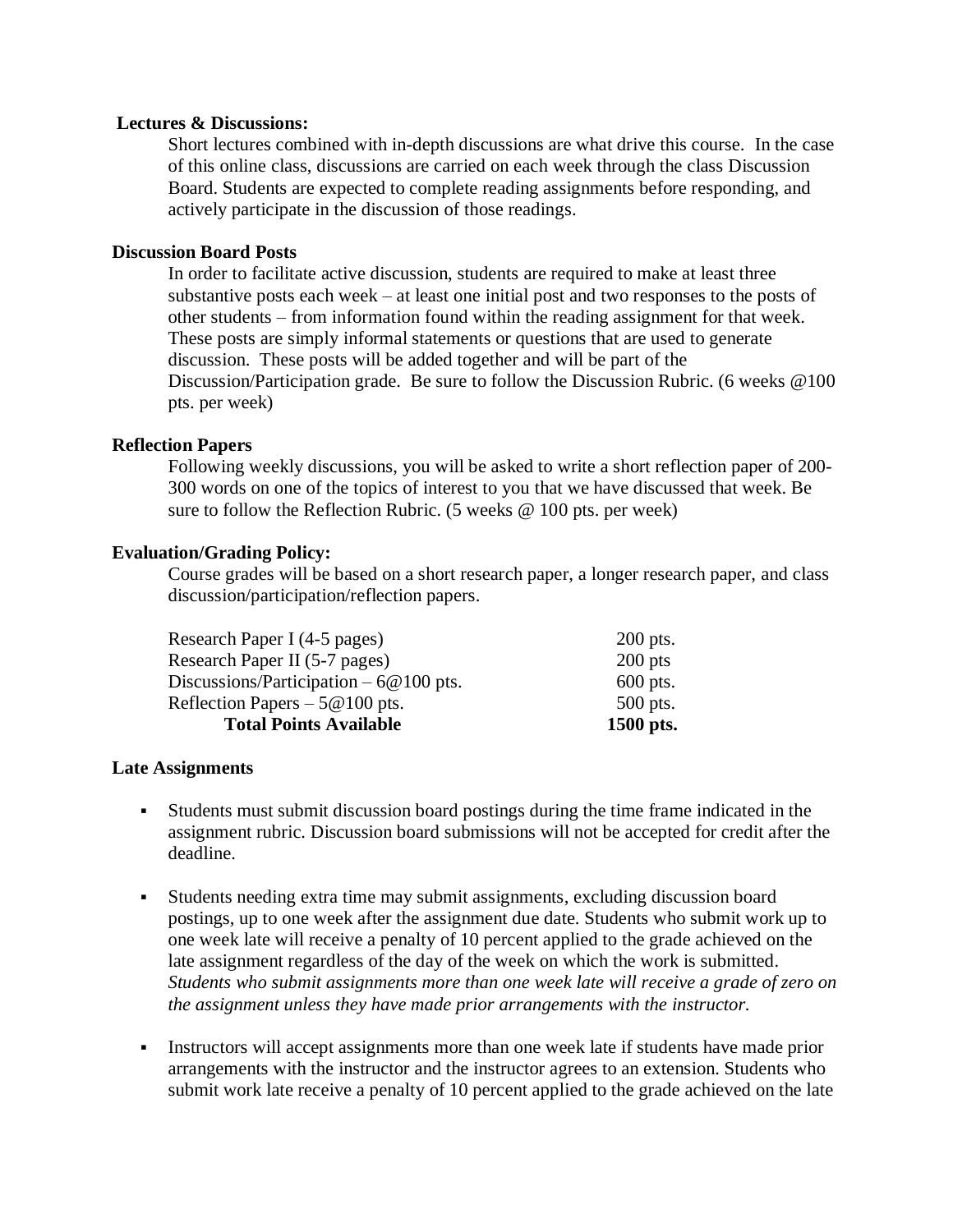assignment. Students must meet the deadline agreed upon in advance with the instructor. *Students who do not meet the agreed- upon deadline will receive a grade of zero on the assignment.*

- **•** Instructors will accept late work without prior arrangement in the case of extenuating circumstances (such as hospitalization, childbirth, major accident, injury or bereavement). Students who suffer such a circumstance must notify the instructor as soon as possible of the extenuating circumstance that prevented them from submitting work on time and determine a deadline with the instructor for submitting the work. In these instances, the instructor will waive the late penalty. *Students who do not meet the deadline arranged with the instructor will receive a grade of zero on the assignment.*
- Students must submit the final assignment no later than the last day of the term. No assignments are accepted after the last day of the term.

#### **Assignments: Research Papers**

#### **You will have two paper assignments of different lengths.**

**Paper I** *- (4-5 pages)*

The first assignment provides an opportunity to explore the databases on our LRC (library) site, familiarizing yourself with the types of works they contain, the way they are organized, and the genres and topics at hand. Then choose an area of focus. What I'm looking for in Paper I is something of an <u>overview</u> or survey of what was published within a certain narrowly-defined area. You should think of this as something of a critical-bibliographic essay, rather than an in-depth analysis paper. For instance, say I decide I want to write my paper about texts written for children. On looking into the database, I see that 100 items are included, and I can't possibly read and write about them all. On the other hand, I might decide to limit my focus to "Children's Literature in the first quarter of the  $20<sup>th</sup>$  century." That would narrow things down to about seven texts, if one discards reprints, a manageable group to read and report on.

I will not grant extensions on papers unless merited by truly exceptional circumstances. Late work will only be accepted by prior arrangement between us and with documented proof of your inability to complete the assignment on time due to remarkable circumstances (dire illness, death in the family, etc.). The work may also be subject to a reduction in grade by 10 points per day late.

#### **Paper II** *- (7-8) pages*

Your second paper will be a slightly longer research paper on any topic of your choosing. You will need to develop a research question based on any aspect of any of the readings or on a combination of the readings, conduct appropriate research with secondary source materials, and compose a 7-8-page paper based on that research. If you are interested in extending the research you complete for your first paper, you may certainly do so, but this can also be a totally different topic. Extending a paper is not simply adding more pages to the first but adding an additional 7-8 pages of new information that goes with the first to create a more comprehensive document of 11-13 pages. Again, I will not grant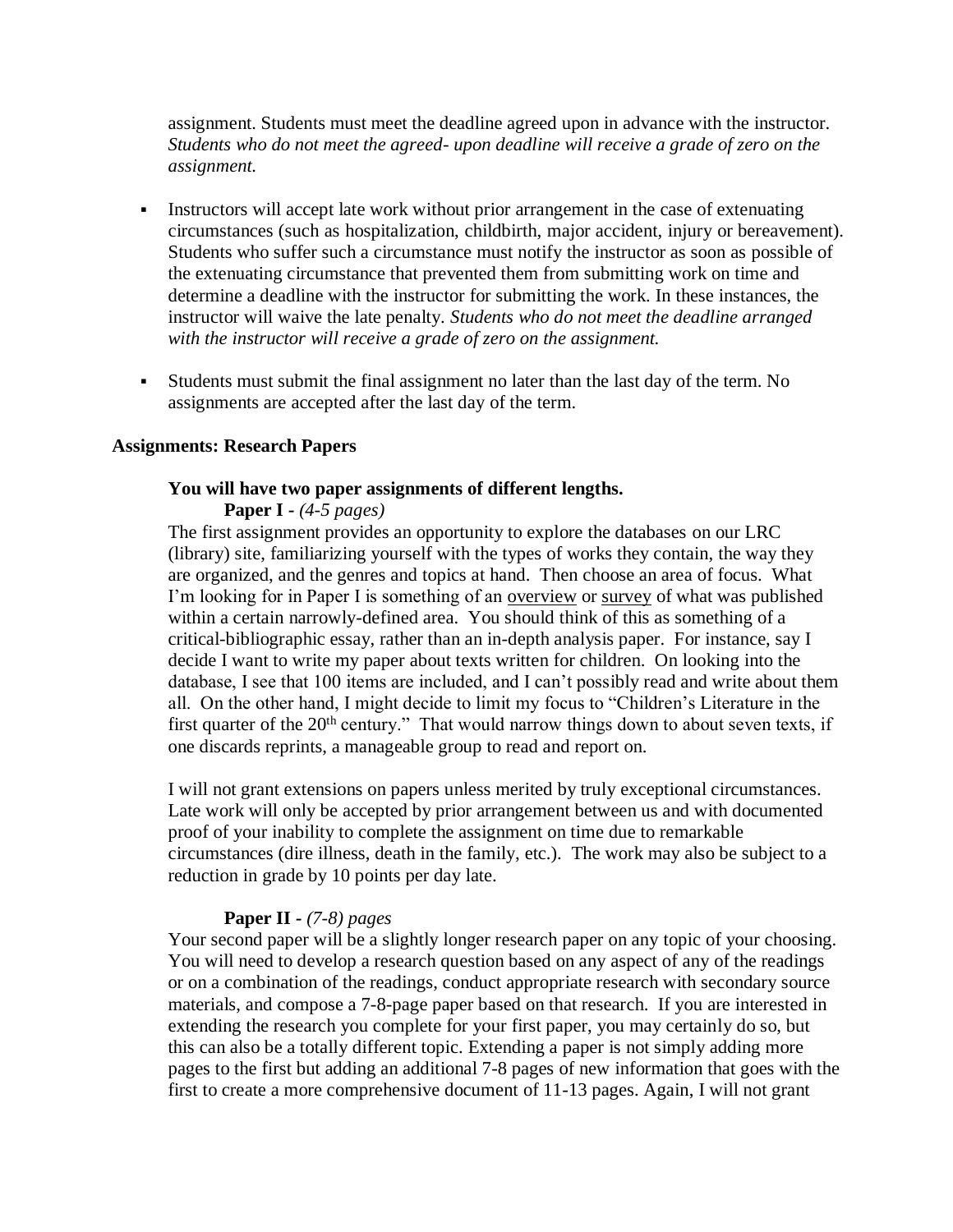extensions on papers or discussion questions unless merited by truly exceptional circumstances.

#### **ATTENDANCE/WITHDRAWAL POLICY**

Students are expected to attend class regularly by signing on to the Blackboard Home Page regularly. Failure to sign on for more than one week during the semester will result in a grade of F. It is the responsibility of students who need to withdraw from the class because of failing grades to do so before the final withdrawal date posted by the college, or they will receive a grade of F.

#### **STUDENT EXPECTATIONS**

#### **NTCC Academic Honesty Statement:**

"Students are expected to complete course work in an honest manner, using their intellects and resources designated as allowable by the course instructor. Students are responsible for addressing questions about allowable resources with the course instructor. NTCC upholds the highest standards of academic integrity. This course will follow the NTCC Academic Honesty policy stated in the Student Handbook."

#### **Academic Ethics**

The college expects all students to engage in academic pursuits in a manner that is beyond reproach. Students are expected to maintain complete honesty and integrity in their academic pursuit. Academic dishonesty such as cheating, plagiarism, and collusion is unacceptable and may result in disciplinary action. Refer to the student handbook for more information on this subject.

#### **ADA Statement:**

It is the policy of NTCC to provide reasonable accommodations for qualified individuals who are students with disabilities. This College will adhere to all applicable federal, state, and local laws, regulations, and guidelines with respect to providing reasonable accommodations as required to afford equal educational opportunity. It is the student's responsibility to arrange an appointment with a College counselor to obtain a Request for Accommodations form. For more information, please refer to the NTCC Catalog or Student Handbook.

#### **Family Educational Rights and Privacy Act** (**FERPA**):

The Family Educational Rights and Privacy Act (FERPA) is a federal law that protects the privacy of student education records. The law applies to all schools that receive funds under an applicable program of the U.S. Department of Education. FERPA gives parents certain rights with respect to their children's educational records. These rights transfer to the student when he or she attends a school beyond the high school level. Students to whom the rights have transferred are considered "eligible students." In essence, a parent has no legal right to obtain information concerning the child's college records without the written consent of the student. In compliance with FERPA, information classified as "directory information" may be released to the general public without the written consent of the student unless the student makes a request in writing. Directory information is